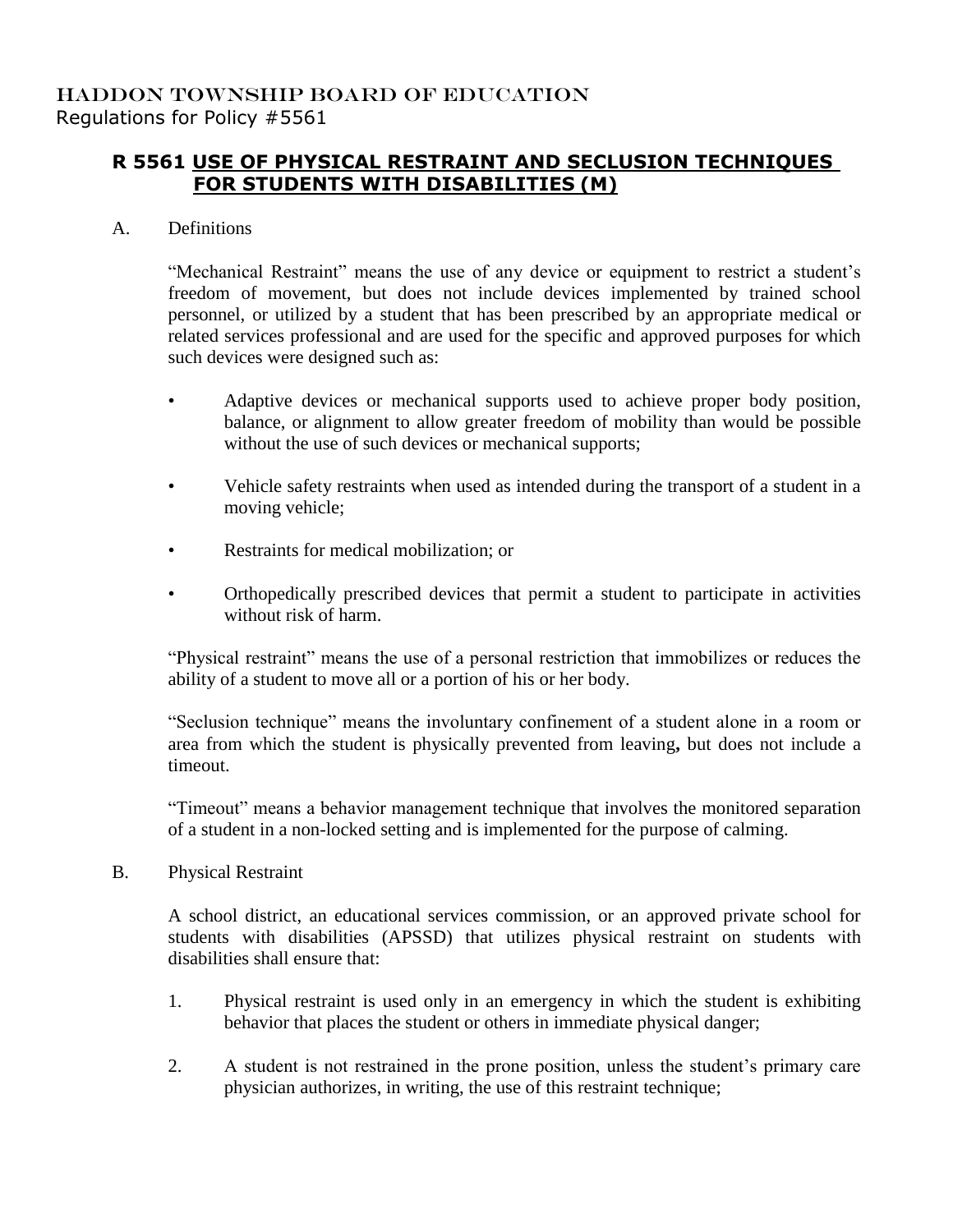- 3. Staff members who are involved in the restraint of a student receive training in safe techniques for physical restraint from an entity determined by the Board of Education to be qualified to provide such training, and that the training is updated at least annually;
- 4. The parent of a student shall be immediately notified when physical restraint is used on the student. This notification may be by telephone or electronic communication. In addition, a post-incident written notification report of the incident of physical restraint shall be provided to the parent within forty-eight hours of the occurrence of the incident.
	- a. The post-incident written notification report shall include, but not be limited to, details regarding the nature of the behavior that precipitated the use of the restraint; the staff involved; and recommendations for follow-up activities including, if appropriate, revisions to the student's individualized education plan (IEP) or administration of a functional assessment.
	- b. The post-incident written notification report shall be maintained in a manner consistent with State and Federal regulations regarding the confidentiality of student records, while also serving as a mechanism for gathering data which allows the IEP team to make informed decisions regarding the student's needs.
- 5. Each incident in which physical restraint is used is carefully and continuously visually monitored to ensure it was used in accordance with established procedures set forth in Policy and Regulation 5561 – Use of Physical Restraint and Seclusion Techniques for Students with Disabilities, developed in conjunction with the entity that trains staff in safe techniques for physical restraint, in order to protect the safety of the child and others; and
- 6. Each incident in which physical restraint is used is documented in writing in sufficient detail to enable staff to use this information to develop or improve the behavior intervention plan (BIP) at the next IEPmeeting.
	- a. Each incident that requires the use of restraint shall be documented in a manner that supports informed data-driven decision making by school staff including the IEP team.
	- b. The data collected through this process shall include, but not be limited to, the location of the incident, persons involved, triggering events, prevention, redirection or de-escalation techniques utilized during the incident, a description of any injuries or physical damage that occurred, observational data or monitoring data taken during the incident, debriefing with staff, reflections on adherence to the IEP and district procedures, and specific follow-up that will take place including, if appropriate, an IEP team meeting.
	- c. Data shall be reviewed on a continual basis to determine the effectiveness of the individual student's BIP and the school district's procedures. Any reviews should be conducted across sub-groups and involve staff, Child Study Team members, and administration.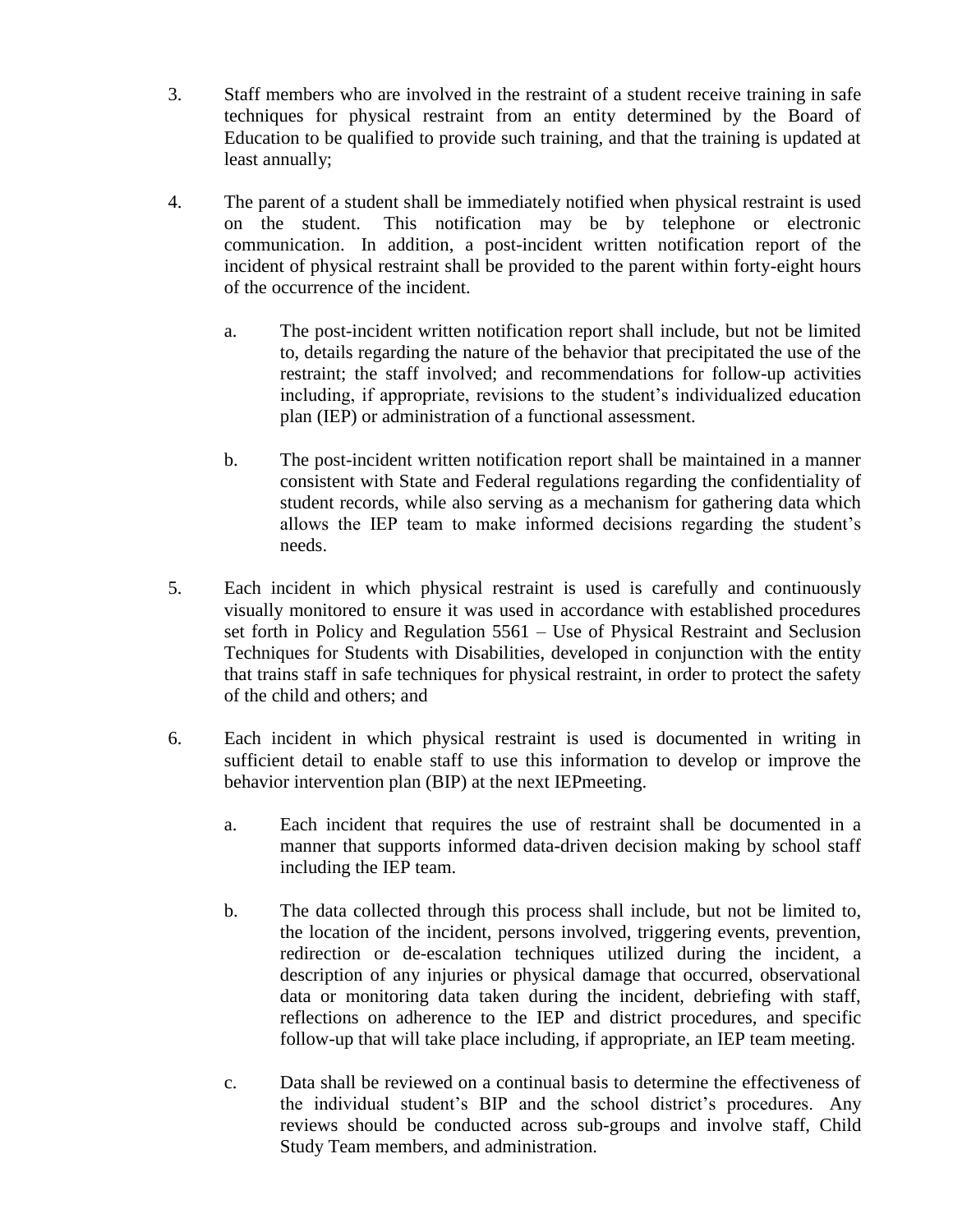A school district, an educational services commission, and an APSSD shall attempt to minimize the use of physical restraints through inclusion of positive behavior supports in the student's BIPs developed by the IEP team.

C. Seclusion

A school district, an educational services commission, or an APSSD that utilizes seclusion techniques on students with disabilities shall ensure that:

- 1. A seclusion technique is used on a student with disabilities only in an emergency in which the student is exhibiting behavior that places the student or others in immediate physical danger;
- 2. Each incident in which a seclusion technique is used is carefully and continuously visually monitored to ensure that it was used in accordance with established procedures set forth in Policy and Regulation 5561 – Use of Physical Restraint and Seclusion Techniques for Students with Disabilities; and
- 3. Each incident in which a seclusion technique is used is documented in writing in sufficient detail to enable staff to use this information to develop or improve the BIP at the next IEP meeting.
	- a. Each incident that requires the use of a seclusion technique shall be documented in a manner that supports informed data-driven decision making by school staff including the IEP team.
	- b. The data collected through this process shall include, but not be limited to, the location of the incident, persons involved, triggering events, prevention, redirection or de-escalation techniques utilized during the incident, a description of any injuries or physical damage that occurred, observational data or monitoring data taken during the incident, debriefing with staff, reflections on adherence to the IEP and district procedures, and specific follow-up that will take place including, if appropriate, an IEP team meeting.
	- c. Data shall be reviewed on a continual basis to determine the effectiveness of the individual student's BIP and the school district's procedures. Any reviews should be conducted across sub-groups and involve staff, Child Study Team members, and administration.

A school district, an educational services commission, and an APSSD shall attempt to minimize the use of seclusion techniques through inclusion of positive behavior supports in the student's BIP developed by the IEP team.

- D. Interventions
	- 1. Classroom interventions may include, but not be limited to, the following strategies:
		- a. The staff member may ignore the behavior;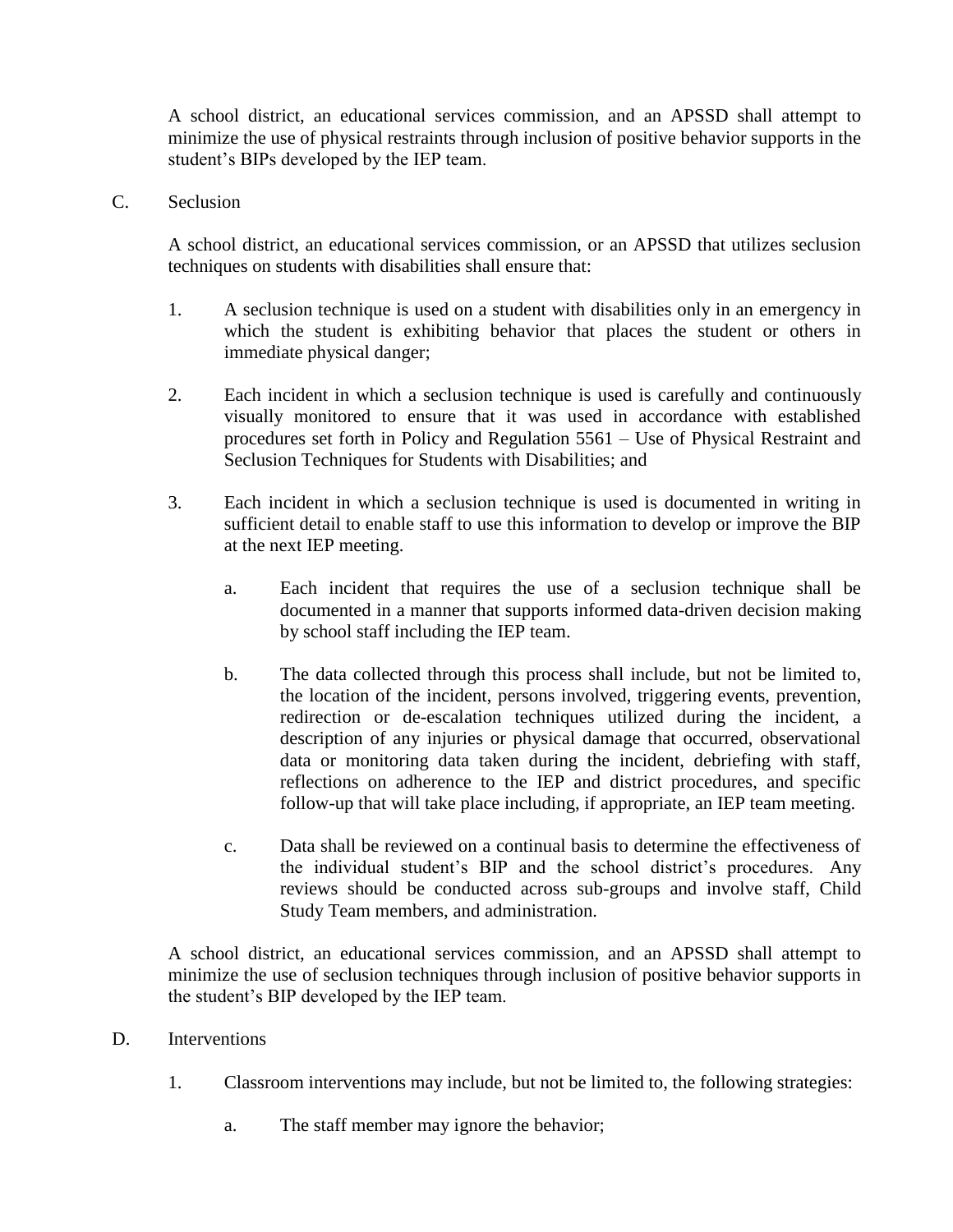- b. The staff member may redirect the student to a task with verbal or non-verbal prompts or gestures. Proximity and the use of gentle humor may help, when appropriate;
- c. The staff member shall be clear, polite, and respectful when redirecting the student's behavior. The staff member should make eye contact and tell the student what to do such as "I can't teach when you are talking, throwing things, …" or "Please stop and listen, read, write, ..." The staff member should remind the student of consequences for non-compliance and rewards if they comply with the staff member's request;
- d. The staff member shall be polite at all times. The staff member may repeat steps a. through c. above and quietly give the student adequate wait time. If the staff member moves on, the student may comply after the initial confrontation if attention goes back to the lesson;
- e. The staff member may advise the student to proceed to a time out area in the classroom for a limited time (elementary and middle school); and
- f. If classroom removal is required, the staff member shall follow school discipline procedures for notification and request for assistance if necessary.
- 2. Security interventions may include, but are not limited to, the staff member:
	- a. Standing quietly in the doorway and asking the student to accompany the staff member; and
	- b. Informing the student of the violation of the school discipline code and procedure and assure the student they have the choice to leave the classroom quietly.
- E. Use of Physical Restraint
	- 1. If necessary, the staff member shall restrain the student until the emergency no longer exists (i.e. the student stops punching, kicking, spitting, damaging property, etc.).
	- 2. The school staff member shall immediately contact the appropriate administrator and school nurse and complete a written report on the physical restraint the staff member used during the emergency situation.
	- 3. The Principal's or designee's or any school staff member's report regarding the incident shall be documented in writing in sufficient detail to enable staff to use this information to develop or improve the BIP at the next IEP meeting. The documentation of physical restraint shall be placed in the student's school file.
	- 4. The use of physical restraint is subject to the following additional requirements:
		- a. Physical restraint techniques shall consider the student's medical conditions and shall be modified as necessary;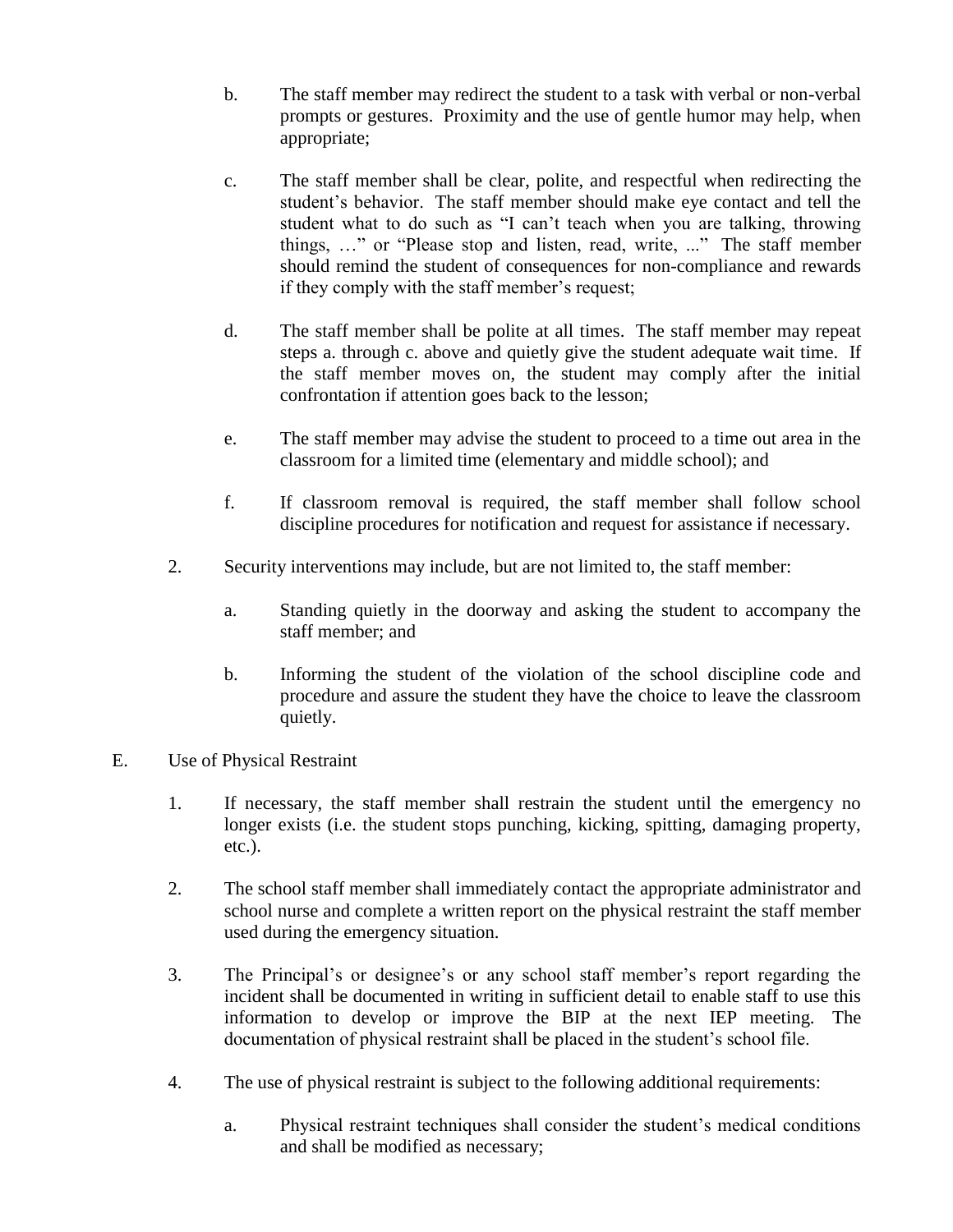- b. Students shall not be subjected to physical restraint for using profanity, other verbal displays or disrespect, or for non-compliance. A verbal threat will not be considered as constituting a physical danger unless a student also demonstrates a means of or intent to carry out the threat;
- c. In determining whether a student who is being physically restrained should be removed from the area where the restraint was initiated, the supervising staff should consider the potential for injury to the student, the student's need for privacy, and the educational and emotional well-being of the other students in the vicinity;
- d. A student shall be released from physical restraint immediately upon a determination by the staff member administering the restraint that the student is no longer in imminent danger of causing harm to himself/herself, others, or imminent property destruction; and
- e. The student shall be examined by the school nurse after any restraint.
- F. Restraint and Seclusion Training Requirements
	- 1. All staff members working directly with students with disabilities shall receive training on Policy and Regulation 5561 and in safe techniques for physical restraint and seclusion from an entity determined by the Board of Education to be qualified to provide such training.
		- a. The Principal or designee shall determine the school staff members that shall receive restraint and seclusion training.
		- b. The training shall be identified in the school district's professional development plan and should be considered as a topic for ongoing professional learning communities (PLCs).
		- c. The training shall emphasize the use of appropriate de-escalation techniques and the use of Positive Behavior Supports (PBS) as mechanisms to avoid the need for the use of physical restraint and seclusion.
		- d. Training may include current professionally accepted practices and standards regarding behavior management.
		- e. The training program shall be updated at least annually.
	- 2. In addition to district-wide training and PLCs, the Board may also consider additional training for all staff members who will be responsible for implementing the IEPs which include BIPs for students with disabilities.
		- a. This additional training should include a framework that emphasizes deescalation techniques, identifying PBSs, and behavior strategies which support appropriate behavior in all school settings.